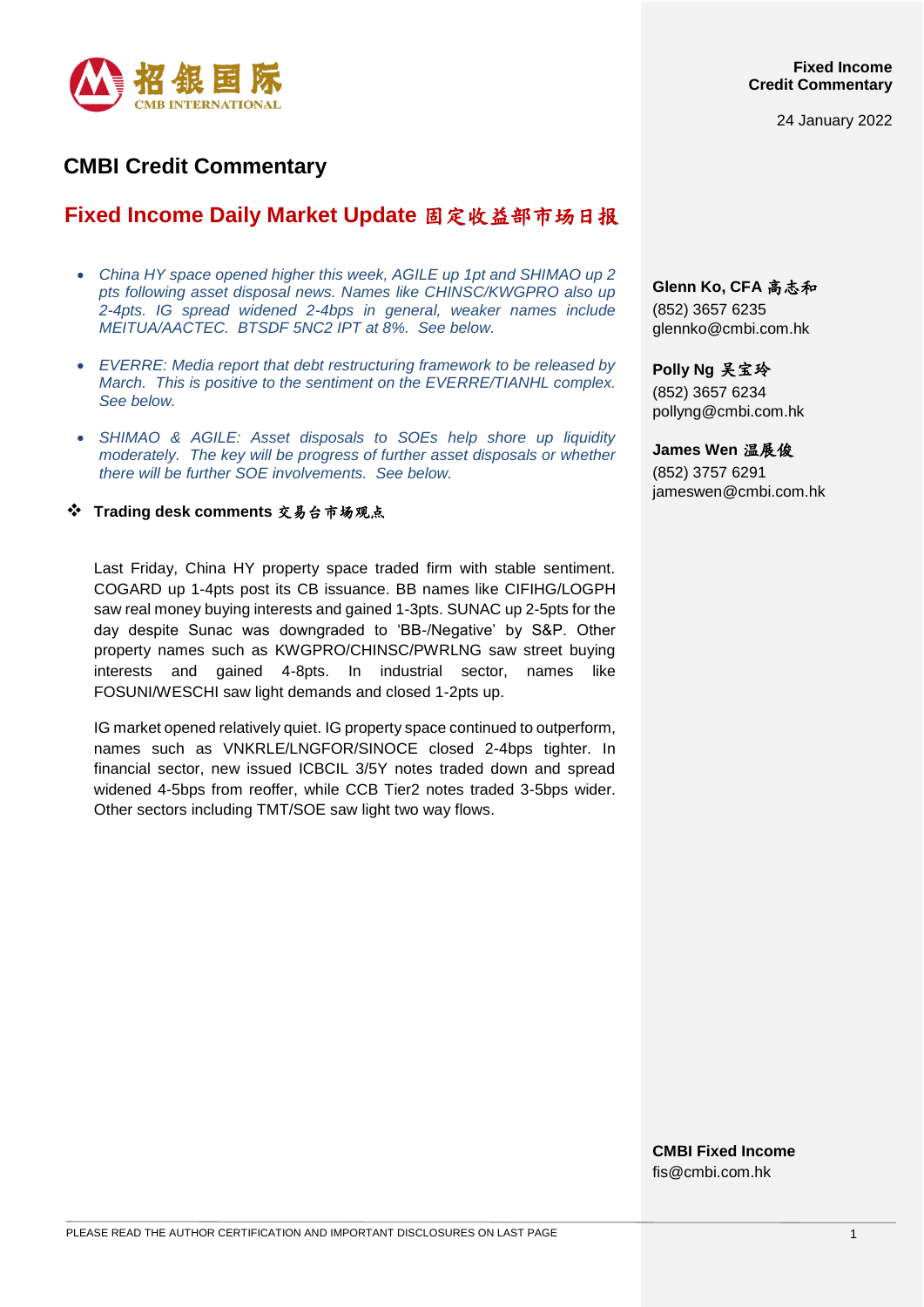# **Yesterday's Top Movers**

| <b>Top Performers</b> | <b>Price</b> | Change | <b>Top Underperformers</b> | <b>Price</b> | Change |
|-----------------------|--------------|--------|----------------------------|--------------|--------|
| CENCHI 6 7/8 08/08/22 | 65.8         | 15.1   | CSCHCN 11 1/2 02/12/22     | 77.3         | $-2.1$ |
| AGILE 6.7 03/07/22    | 81.2         | 12.9   | REDSUN 9 1/2 09/20/23      | 22.9         | $-2.0$ |
| KWGPRO 7.4 01/13/27   | 60.2         | 10.7   | REDPRO 11 08/06/22         | 41.5         | $-2.0$ |
| KWGPRO 6 08/14/26     | 60.3         | 10.6   | RONXIN 6 3/4 08/05/24      | 28.7         | $-1.9$ |
| KWGPRO 5.95 08/10/25  | 60.6         | 10.4   | ZHHFGR 4 1/4 PERP          | 96.3         | $-1.6$ |

### **Macro News Recap** 宏观新闻回顾

**Macro** – All three major U.S. indexes fell for a third consecutive week, continuing their slide to start 2022, with investors worried about the prospect of higher interest rates. The S&P fell (-1.9%), Nasdaq (-2.7%), Dow (-1.3%). In addition, cryptocurrencies also tumbled, with bitcoin and Ether falling 11% and 15% respectively. U.S. Treasury yield curve shifted downward last Friday. The yield on the benchmark 10Y Treasury note declined to 1.75%. The 1/5/30Y yield down to 0.58/1.54/2.07% respectively.

### **Desk analyst comments** 分析员市场观点

### **EVERRE: Debt restructuring framework to be released by March**

Media reported the Guangdong government would release the framework of the restructuring plan by March. As per the report, the GD government proposes to restructure Evergrande's debt out-of-the court and plans to separate Evergrande's offshore debt and assets from its onshore restructuring. Evergrande could repay its offshore debts (USD 23.6bn) by using proceeds from the sales of its offshore assets.

While there remains no concrete timetable and details on the restructuring framework, the news is positive to the sentiment on the EVERRE/TIANHL complex because: the framework of restructuring plan comes faster than expected taking cues of defaults cases such as China Fortune Land Development; and the recovery prospect appears to be better for offshore investors as proceeds from the sales of its offshore assets can be used to repay offshore debts. A quick check on the attributable market value of Evergrande's major listed investments, these are worth cUSD7bn, equivalent to a recovery rate of c30% for offshore creditors. Caveats include the lack of information of how much of these are pledged for other liabilities and potential changes in ownership and market when restructuring plan finalized.

Separately, Liang Senlin, the chairman of China Cinda (HK) Holdings Co. Ltd. was appointed as non-executive director of Evergrande. This, coupled with the media report of restructuring framework to be released, lead to our belief that the local government and state-owned companies will orchestrate the restructuring of Evergrande. These should increase the chance of a consensual restructuring instead of fire-sales of assets.

# **SHIMAO: Sales of commercial land to Shanghai SASAC**

Shimao entered into a disposal agreement to sell an undeveloped commercial land parcel to Shanghai Jiushi which is wholly owned by Shanghai SASAC for RMB1.06bn (cUSD165mn). The site area of the land parcel is only 4,988.5sqm. We understand that this is a URP project and plot ratio has yet to be fixed.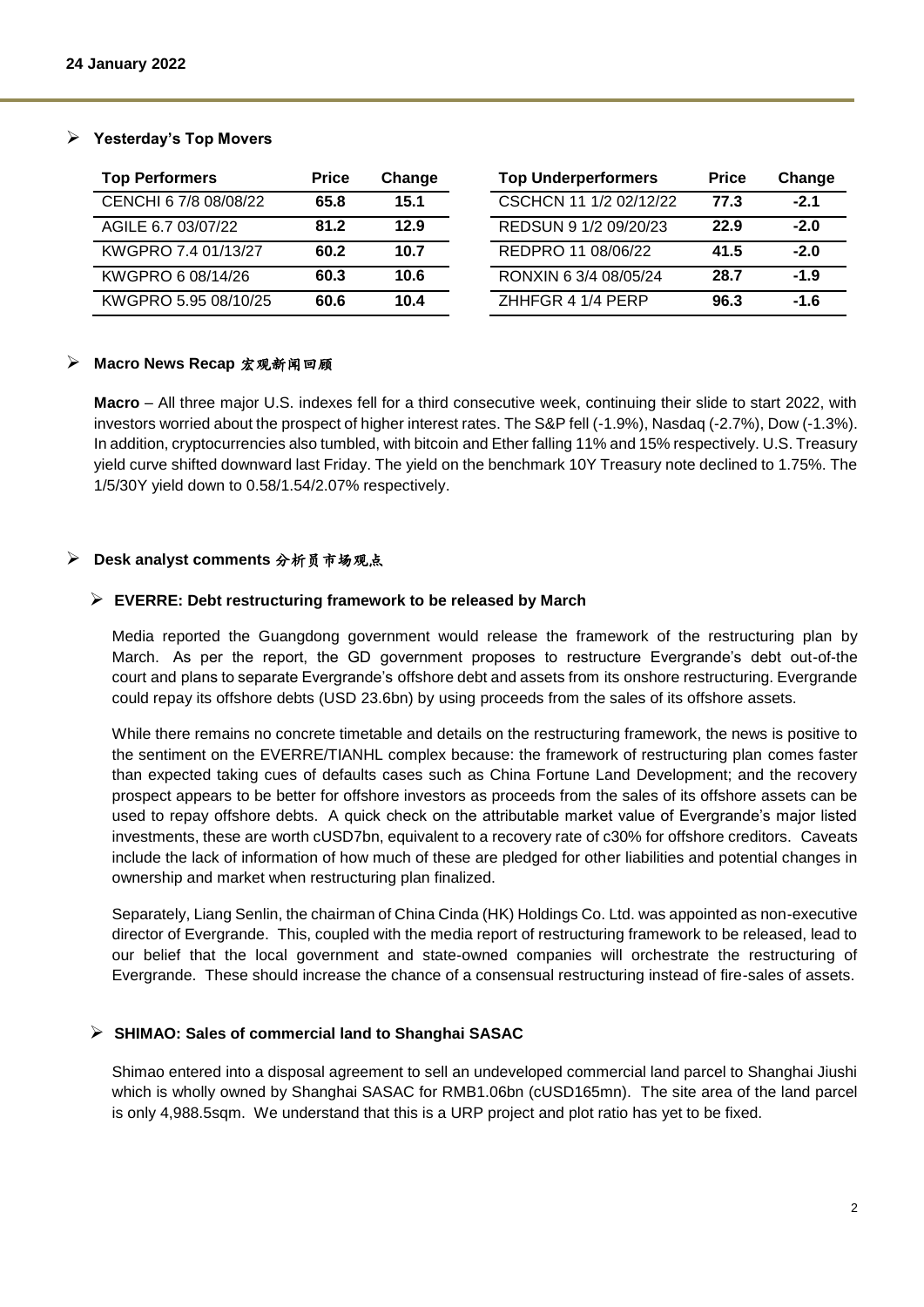The land sales can help moderately shore up Shimao's liquidity. In Dec'21, Shimao sold its stakes in Grand Victoria of HK to JV partners of the projects for HKD2.1bn (cUSD267mn). Shimao mentioned in Nov'21 that it had assets with saleable value of HKD20bn (USD2.6bn) could be disposed of to shore up liquidity. These assets include offices and hotels in Beijing and Shanghai, and property projects in HK. We shall monitor the progress of Shimao's asset disposal plan and whether more SOEs involvements in its asset disposals.

## **AGILE: Asset sale to COLI**

Agile entered into a sale and purchase agreement to sell 26.66% stake in JV company that mainly developing "Guangzhou Asian Games City" for RMB1.38bn (cUSD218mn) after deducting RMB464mn outstanding loan. The purchaser is Guangdong Zhonghai Property, a wholly owned subsidiary of COLI. The stake sale helps shore up Agile's liquidity. We shall monitor whether more asset disposals will come and any further SOE involvement.

## **BTSDF: IPT 8%**

The IPT of 5NC2BT (SDF '27) of 8% is wider than our FV estimation of low-7%, reflecting the general weak market for Chinese HY. We see Health & Happiness can trade on par with FOSUNI '27 (YTM~7.4%) thanks to its free cash flow generation and management's deleveraging track record. Please see [our new issue note.](https://www.cmbi.com/article/6280.html?lang=en)

| <b>Issuer</b>                  | Size (mn)      | Tenor | Coupon | Yield | <b>Issue Rating</b><br>(M/S/F) |
|--------------------------------|----------------|-------|--------|-------|--------------------------------|
| Taishan City Investment Co Ltd | <b>USD 110</b> |       | 3.75%  | 3.75% | -/-/-                          |
| JY Grandmark Holdings Ltd      | <b>USD 2.5</b> |       | 7.5%   | 7.5%  | $-/-/-$                        |

# **Offshore Asia New Issues (Priced)**

#### **Offshore Asia New Issues (Pipeline)**

| <b>Issuer</b>                                                 | <b>Currency</b> | Size (mn) | Tenor            | <b>IPG</b> | <b>Issue Rating</b><br>(M/S/F) |
|---------------------------------------------------------------|-----------------|-----------|------------------|------------|--------------------------------|
| China Cinda (2020) I Management<br>Limited                    | <b>USD</b>      |           | 5                | $T + 210$  | $-/A$ -/A                      |
| Health and Happiness International<br><b>Holdings Limited</b> | <b>USD</b>      | ٠         | 5NC <sub>2</sub> | 8%         | Ba3/BB/-                       |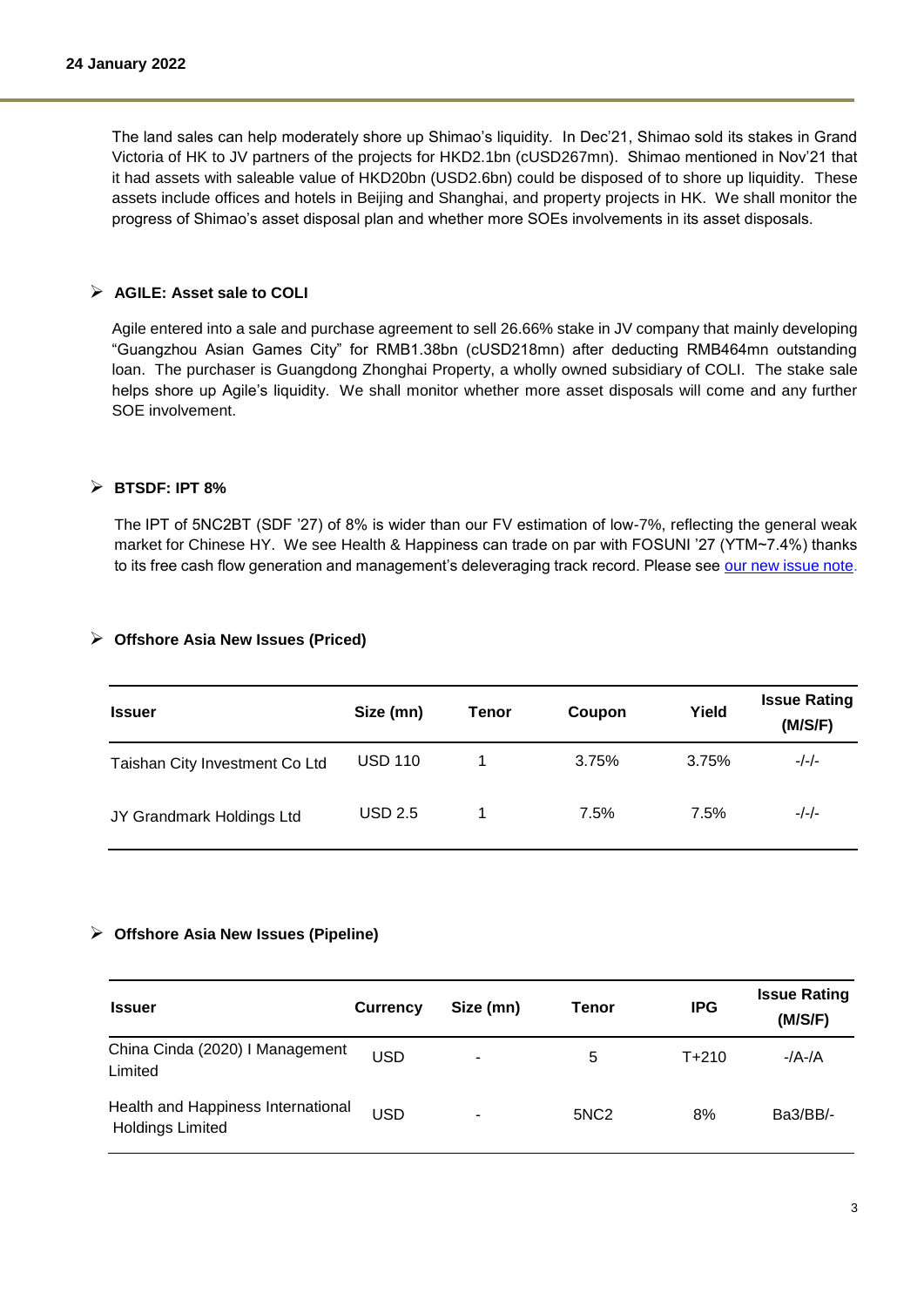#### **Onshore China conditions and color**

- Regarding onshore primary issuances, there were 81 credit bonds issued yesterday with an amount of RMB64bn. As for Month-to-date, 1369 credit bonds were issued with a total amount of RMB1458bn raised, representing a 18.5% yoy increase
- Indonesia ends coal exports ban, allowing 75 vessels with 39 companies to ship
- **[CAPG]** China Citic Bank International Ltd has filed a recovery suit in the Hong Kong High Court against China Aoyuan Group over a HKD 117mn revolving loan, according to a writ of summons dated 20 January
- **[CATHAY]** is expected to record a consolidated loss of approximately HKD 5.6-6.1bn
- **[SUNAC]** downgraded to BB-/Neg by S&P
- **[VNKRLE]** Vanke Overseas Investment to sell U.K. property to M&G TS Ryder for net GBP 56mn
- **[YUZHOU]** intends to maintain active dialogue with the holders of the remaining 2022 Notes and 2022 II Notes who collectively hold an aggregate principal amount of USD 104,857,000

*CMB International Securities Limited*

*Fixed Income Department Tel: 852 3761 8867/ 852 3657 6291 [fis@cmbi.com.hk](mailto:fis@cmbi.com.hk)*

**CMB International Securities Limited ("CMBIS") is a wholly owned subsidiary of CMB International Capital Corporation Limited (a wholly owned subsidiary of China Merchants Bank)** 

#### **Author Certification**

The author who is primary responsible for the content of this research report, in whole or in part, certifies that with respect to the securities or issuer that the author covered in this report: (1) all of the views expressed accurately reflect his or her personal views about the subject securities or issuer; and (2) no part of his or her compensation was, is, or will be, directly or indirectly, related to the specific views expressed by that author in this report.

Besides, the author confirms that neither the author nor his/her associates (as defined in the code of conduct issued by The Hong Kong Securities and Futures Commission) (1) have dealt in or traded in the stock(s) covered in this research report within 30 calendar days prior to the date of issue of this report; (2) will deal in or trade in the stock(s) covered in this research report 3 business days after the date of issue of this report; (3) serve as an officer of any of the Hong Kong listed companies covered in this report; and (4) have any financial interests in the Hong Kong listed companies covered in this report.

# **Important Disclosures**

There are risks involved in transacting in any securities. The information contained in this report may not be suitable for the purposes of all investors. CMBIS does not provide individually tailored investment advice. This report has been prepared without regard to the individual investment objectives, financial position or special requirements. Past performance has no indication of future performance, and actual events may differ materially from that which is contained in the report. The value of, and returns from, any investments are uncertain and are not guaranteed and may fluctuate as a result of their dependence on the performance of underlying assets or other variable market factors. CMBIS recommends that investors should independently evaluate particular investments and strategies, and encourages investors to consult with a professional financial advisor in order to make their own investment decisions.

This report or any information contained herein, have been prepared by the CMBIS, solely for the purpose of supplying information to the clients of CMBIS and/or its affiliate(s) to whom it is distributed. This report is not and should not be construed as an offer or solicitation to buy or sell any security or any interest in securities or enter into any transaction. Neither CMBIS nor any of its affiliates, shareholders, agents, consultants, directors, officers or employees shall be liable for any loss, damage or expense whatsoever, whether direct or consequential, incurred in relying on the information contained in this report. Anyone making use of the information contained in this report does so entirely at their own risk.

The information and contents contained in this report are based on the analyses and interpretations of information believed to be publicly available and reliable. CMBIS has exerted every effort in its capacity to ensure, but not to guarantee, their accuracy, completeness, timeliness or correctness. CMBIS provides the information, advices and forecasts on an "AS IS" basis. The information and contents are subject to change without notice. CMBIS may issue other publications having information